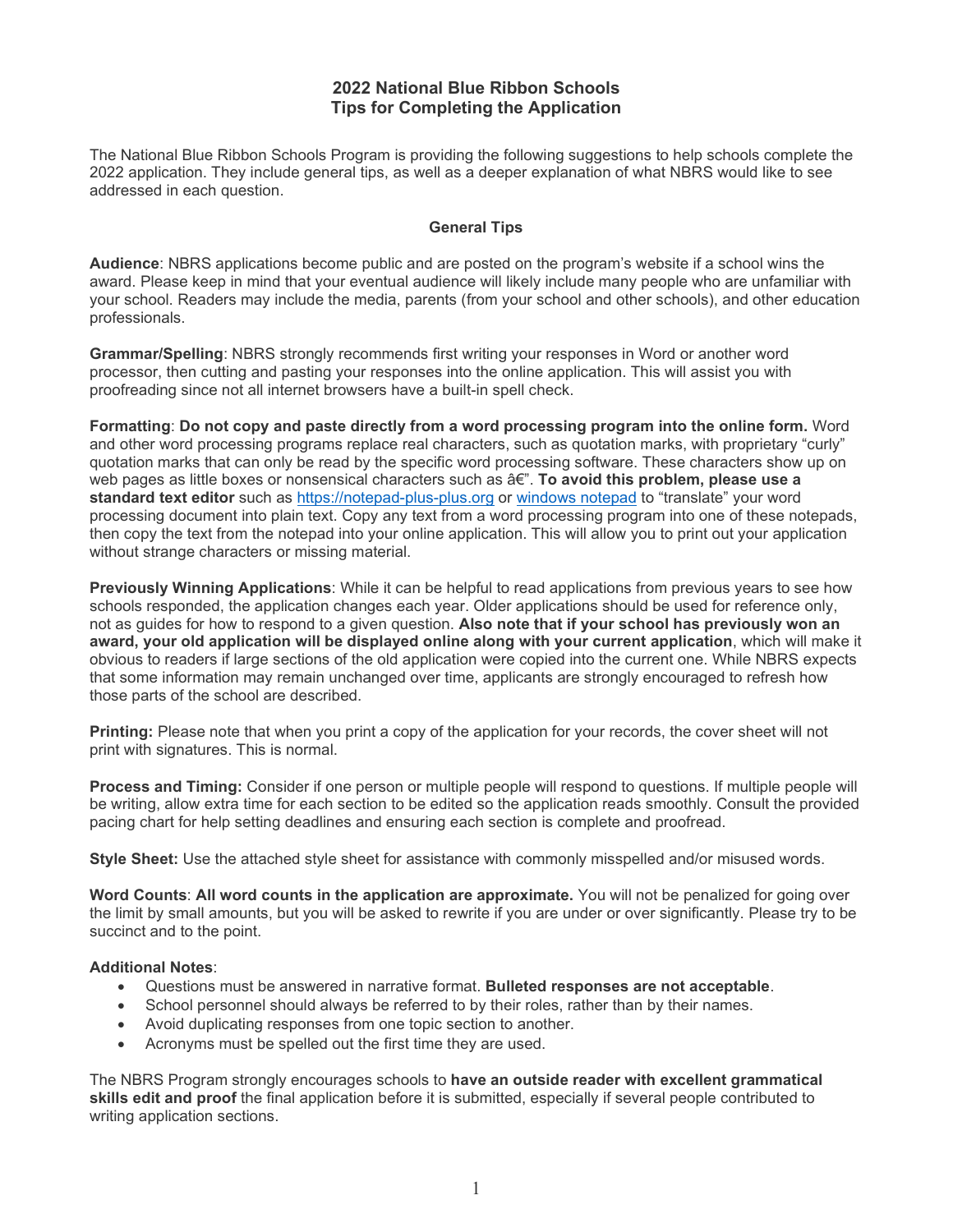As always, if you have questions or need assistance in accessing the online application, please contact the NBRS technical assistance team for help.

Email: ContactUs@NationalBlueRibbonSchools.com Phone: 800-258-0802 or 603-422-8888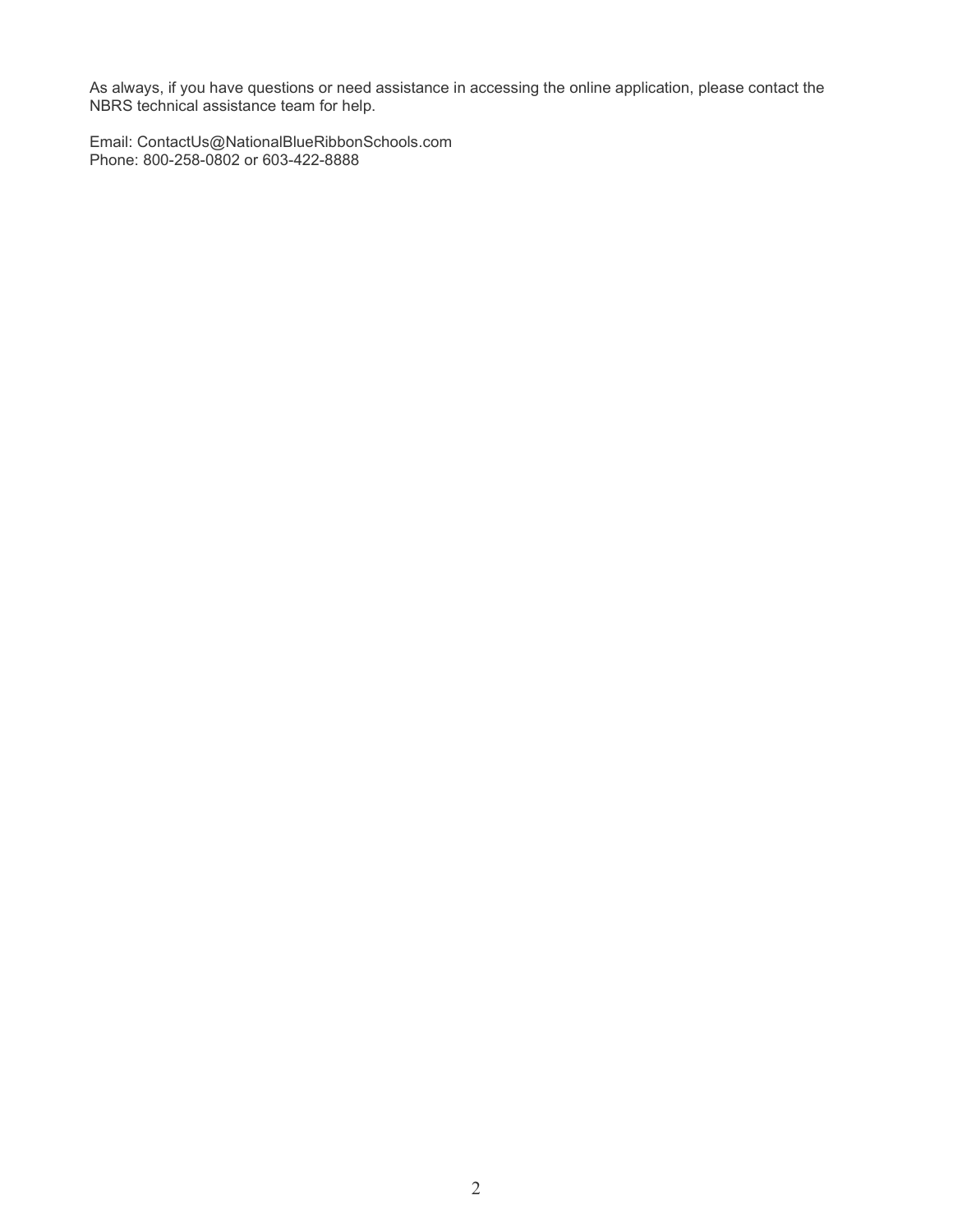# **Tips by Application Section**

#### **Part II – Demographics**

- *District information for charter schools ONLY*: If a charter school operates within a public school district/LEA include all schools within the district. If it is considered a separate district/LEA, include only your school. If it operates within a charter school network/LEA, include all schools within the network.
- *Prekindergarten enrollment*: Schools should only include prekindergarten students if the school is responsible for the program. If a district-wide prekindergarten program is housed at the school, but it is administered separately, it should not be considered part of the school.
- *Racial/ethnic composition*: If exact percentages are unknown, the school should do its best to estimate. If the school believes some students do not fit into the provided categories, the best available fit should be chosen.
- *Special education services*: Information should be provided only for students receiving services with an IEP or 504.
- *Number of FTE staff*: Read the examples provided in the application for assistance with choosing the most appropriate category. If it is still unclear which category a staff member belongs in, the school should choose the category that seems like the best overall fit.

#### **Part III – School Overview**

- Address each of the bullet points identified in the question, providing a thorough overview of your school, its educational philosophy, and what makes it successful.
- Place the school in a geographical context. This includes an overview of student and community demographics, and the challenges or opportunities they provide.
- Highlight what makes your school special, especially any innovations or unique programs offered. When possible, provide examples of how the school helps students develop in all aspects of their lives.
- You are NOT required to address the school's response to COVID-19, but you may choose to do so if it contributes to the overall picture of the school.

### **Part IV – Curriculum and Instruction**

#### *1. Core Curriculum, Instruction, and Assessment*

- Provide an overview of the school's core curriculum and instructional approaches, plus specific descriptions for reading/ELA, math, science, and social studies. This includes content and learning standards, instructional techniques and interventions, and how assessments/data are used to improve student learning. Even if social studies and/or science are taught within the reading curriculum, the content, instruction, and assessment still need to be addressed individually.
- You are not required to address COVID-19, but if the school is operating under unusual circumstances due to it, NBRS is interested in learning how schools are adapting curriculum, instruction, and assessments in light of this challenges. You may do this by focusing your response on specifically what the school is doing for the current year, or you may compare/contrast the current year with a more typical school year.
- The response should NOT describe a commercial curriculum, although mentioning one by title is okay.
- *Secondary schools* (middle and/or high school grades) must make connections between the core curriculum and college/career readiness.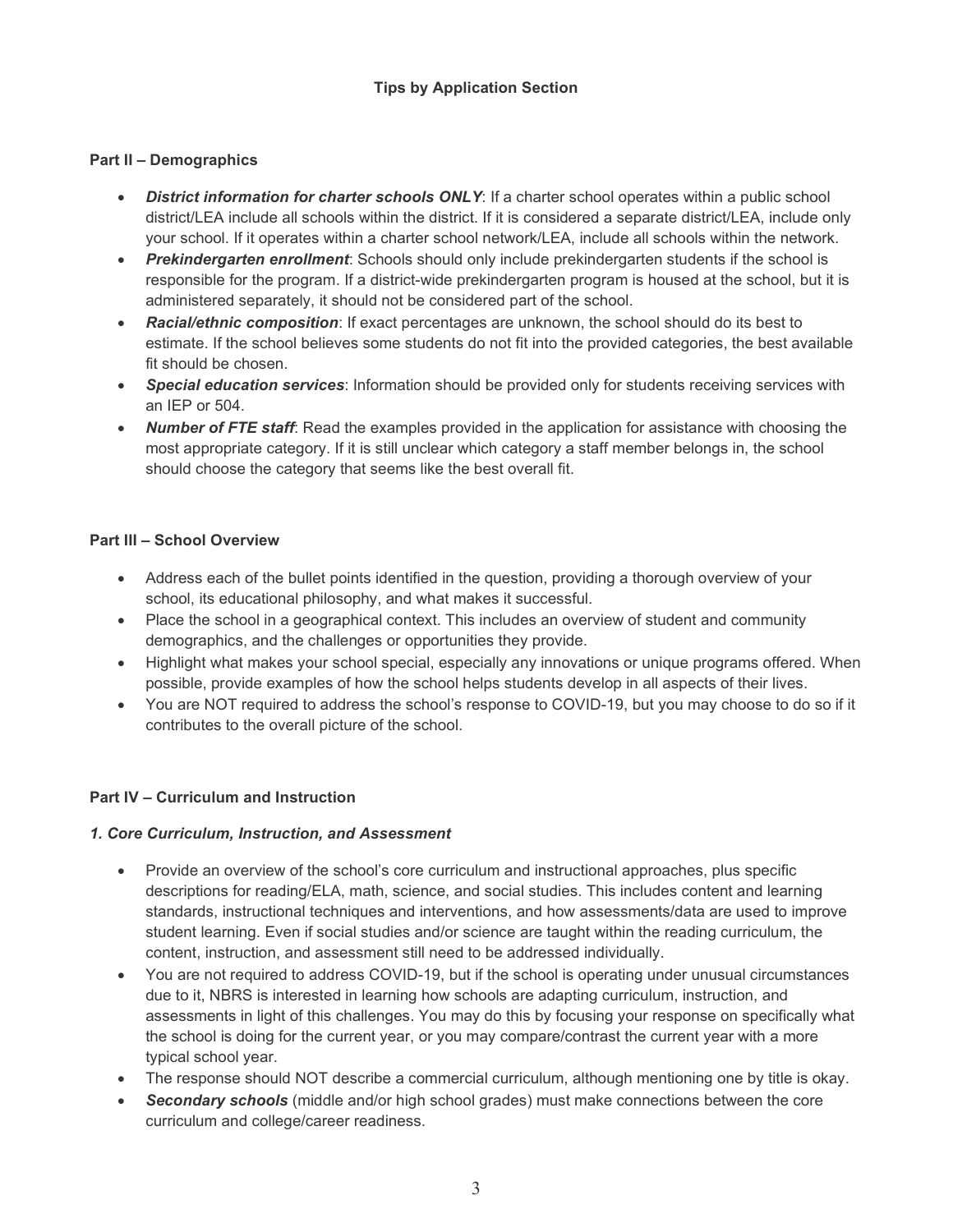• *Schools with prekindergarten* (see note in Demographics) must discuss the pre-K curriculum, alignment with elementary grades, and impact on school readiness.

# *2. Other Curriculum Areas*

- Provide a general overview of your school's non-core subjects. At a minimum that includes the arts, PE/health/nutrition, foreign language(s) if offered, and technology/library/media.
- For each subject, include which grades take the subject, how often, and how the course supports the acquisition of essential skills.
- You are not required to address COVID-19, but if the school is operating under unusual circumstances due to it, you should include information on how each area has been adapted for dealing with the challenge. If a class needed to be dropped for the current school year, you may mention that as well as how it was typically taught.

### *3. Academic Supports*

- Provide a comprehensive overview of how the school meets the needs of diverse learners, including instruction, interventions, and assessments.
- At a minimum, every school should discuss the needs of students who are performing below and above grade level.
- Special education students, English language learners, migrant students, or students with unusual/exceptional needs (e.g., a highly mobile military population) should be addressed when they form a significant part of the student body. Determination of how many students represent a significant portion is up to each school, but the NBRS program suggests 10 percent as a minimum.
- Achievement gaps of more than 10 points between all students and the populations must be addressed.
- If applicable, address how the school has risen to the challenge of meeting the needs of diverse learners during remote or hybrid learning situations.

### **Part V – School Climate and Culture**

### *1. Engaging Students*

- Provide the key strategies (you may include specific examples) of how of the school keeps students engaged and motivated. This must include academic and social/emotional engagement. It may include college and career development if you choose.
- If applicable, include information on how the school has adapted the strategies to deal with remote or hybrid learning, and/or describe what new strategies have been implemented to support students during COVID-19.
- Make a clear connection between a positive environment for students and how the environment makes the school successful.

### *2. Engaging Families and Communities*

- Include clear examples of family and community engagement, and make the connections between those examples and student achievement. Communities may include businesses, organizations, and/or education partners.
- It is not expected that a school would partner with multiple types of communities, nor is one type of community preferable to another.
- If applicable, you may describe any new or adapted strategies for dealing with COVID-19, including any new community or business partnerships for helping families or students.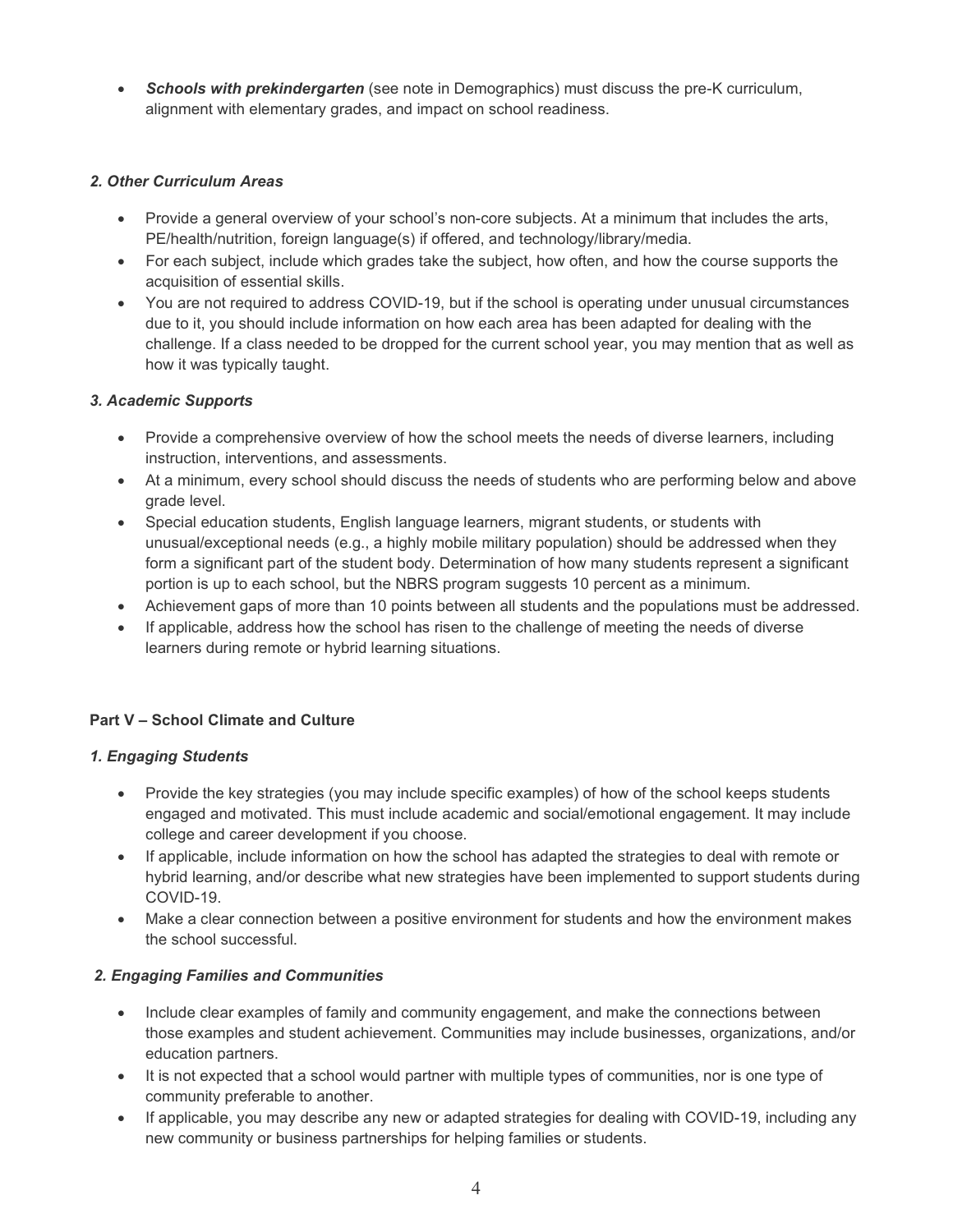# *3. Creating Professional Culture*

- Provide an overview of how the school supports teachers and other professional staff. This should include professional development, but also how the school creates an environment that values teachers overall.
- When discussing professional development, do not include just a list of activities. Demonstrate the thoughtfulness of the approach and how it contributes to student learning and school culture.
- If applicable, you may choose to highlight any supports or professional development opportunities that were provided to teachers or other staff during the transition to remote or hybrid learning.

# *4. School Leadership*

- Explain the school's leadership philosophy and how it relates to success.
- Outline the overall leadership structure, including the principal's role as well as additional teams or roles.
- The response should NOT be a biography of the principal and should NOT use names to identify people.

# *5. Culturally Responsive Teaching and Learning*

- Describe the school's overall approach to diversity, equity, and inclusion. Especially for schools that serve students, families, and staff from diverse backgrounds, describe how the school ensures a welcoming environment that is culturally sensitive and responsive.
- Describe how current social and cultural events have been addressed, particularly if they have a direct impact on the school community.
- Describe any academic, socio-emotional, or tangible supports provided to the school community.
- **Responses should focus on how the school addresses these topics in a way that is relevant to its particular student/family population.** Not all schools serves all populations, so a response might focus just on students who are recent immigrants or students from low income socioeconomic backgrounds, as appropriate.

### **Part VI – Strategy for Academic Success**

- Describe a single practice that stakeholders believe has been the most influential in the school's success. Focus on how the practice has been used and draw connections between the practice and student success.
- Consider that your audience for this question will be other schools who are looking for ideas and guidance, and share what schools would need to know or do to adopt a similar practice.